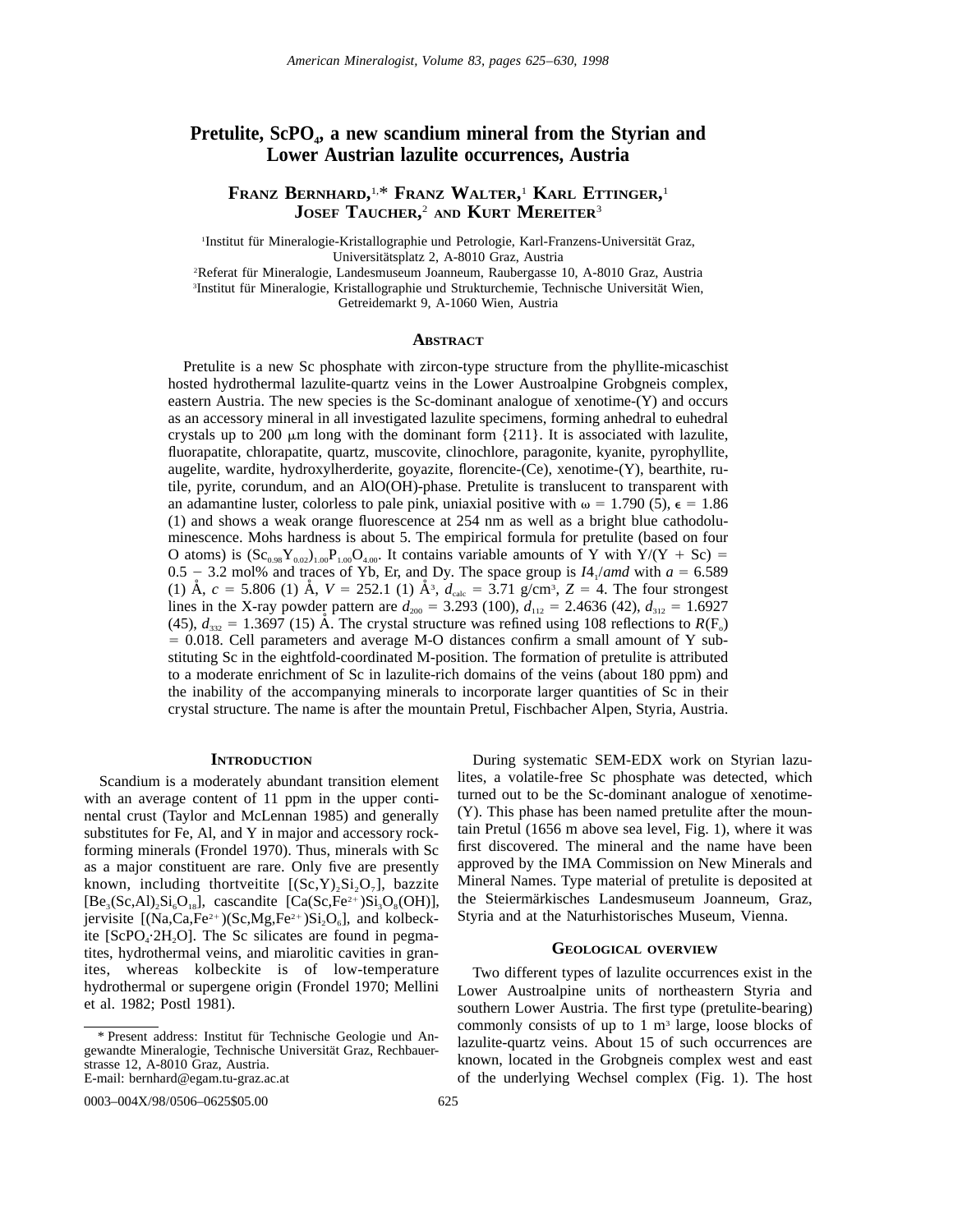

FIGURE 1. Simplified geological map of the Lower Austroalpine nappe complex in eastern Austria (Neubauer et al. 1992). Locations of lazulite occurrences are in part derived from Berl (1996): (1) Fressnitzkogel, (2) Rotriegel, (3) Fressnitzgraben (lazulite type locality), (4) Höllkogel (pretulite type locality), (5) Fürstenbauer, (6) Ganztal, (7) Amundsenhöhe, (8) Grossmarker, (9) Schäffern, (10) Kirchschlag, (11) Krumbach, (12) Thal, (13) Spratzau A, (14) Spratzau B, (15) Stickelberg.

rocks of these hydrothermal veins are polymetamorphic phyllites and micaschists with a probable early Paleozoic protolith age (Neubauer et al. 1992). The Variscan metamorphism of the Grobgneis complex reached amphibolite facies conditions with local migmatization in the southern part and was accompanied by voluminous Carboniferous and subordinate Permian granitoid intrusions (Fig. 1). Subsequent Alpine deformation and metamorphism at greenschist facies conditions in the northern part and amphibolite facies conditions in the southern part transformed the granitoids into gneisses (Grobgneis) and the metasedimentary rocks into phyllites and micaschists, leaving only local remnants of Variscan mineral assemblages (Neubauer et al. 1992). The second type of lazulite occurrences (pretulite-free) is associated with the Lower Triassic, monometamorphic Semmering quartzite of the Fischbach window and the Rettenegg area (Fig. 1).

Meixner (1937) gave the most recent survey of all known Austrian lazulite occurrences. He suggested that all lazulite-bearing veins in northeastern Styria and southern Lower Austria are genetically related to the widespread, in his view post-Jurassic granitoids of the Grobgneis complex.

## **OCCURRENCE AND PARAGENESIS**

Pretulite was first discovered at Fürstenbauer, Pretulalpe (Fig. 1). Investigation of samples from other localities in Styria and southern Lower Austria showed that pretulite is an ubiquitous mineral in phyllite-micaschist hosted lazulite-quartz veins. Höllkogel is considered to be the type locality because it is the only known bedrock occurrence and it provided the material most suitable for a complete description of the new mineral species.

The type locality of pretulite is a natural outcrop, situated 100 m southwest of the Höllkogel, 12 km southsouthwest of Mürzzuschlag, Fischbacher Alpen, Styria, Austria (15°37'25"E, 47°30'56"N, 1020 m above sea level). Here, the quartz-rich phyllite (quartz, muscovite, chlorite, albite, apatite, zircon, rutile, indicating greenschist facies metamorphic overprint) contains a subconcordant to concordant, 10–40 cm wide lazulite-quartz vein. The vein dips 30° north, is boudinaged, and shows sharp contacts to the host rock. It can be traced over the whole outcrop length of 4 m, and there is no macroscopically visible alteration zone adjacent to the vein. Two different, irregularly distributed domains can be distinguished within this and all other lazulite-quartz veins: (1) Subangular to rounded, lazulite-rich domains that are 0.5–20 cm in size and consist of coarse-grained, pale blue, commonly anhedral lazulite  $(>80 \text{ vol})$ %, fluorapatite, chlorapatite, muscovite, as well as locally clinochlore and paragonite as major constituents. Accessory phases include augelite, wardite, hydroxylherderite, goyazite, florencite-(Ce), xenotime-(Y) (with  $1-2$  wt%  $Sc<sub>2</sub>O<sub>3</sub>$ ), rutile, pyrite, corundum, an AlO(OH)-phase, and pretulite. Quartz appears here as a late-stage fracture-filling phase only. (2) Quartz-rich domains are composed of recrystallized quartz  $(>95 \text{ vol})$ , fluorapatite, muscovite, and xenotime-(Y) (with uraninite inclusions) and rutile as accessories. They may be as large as 30 cm, enclose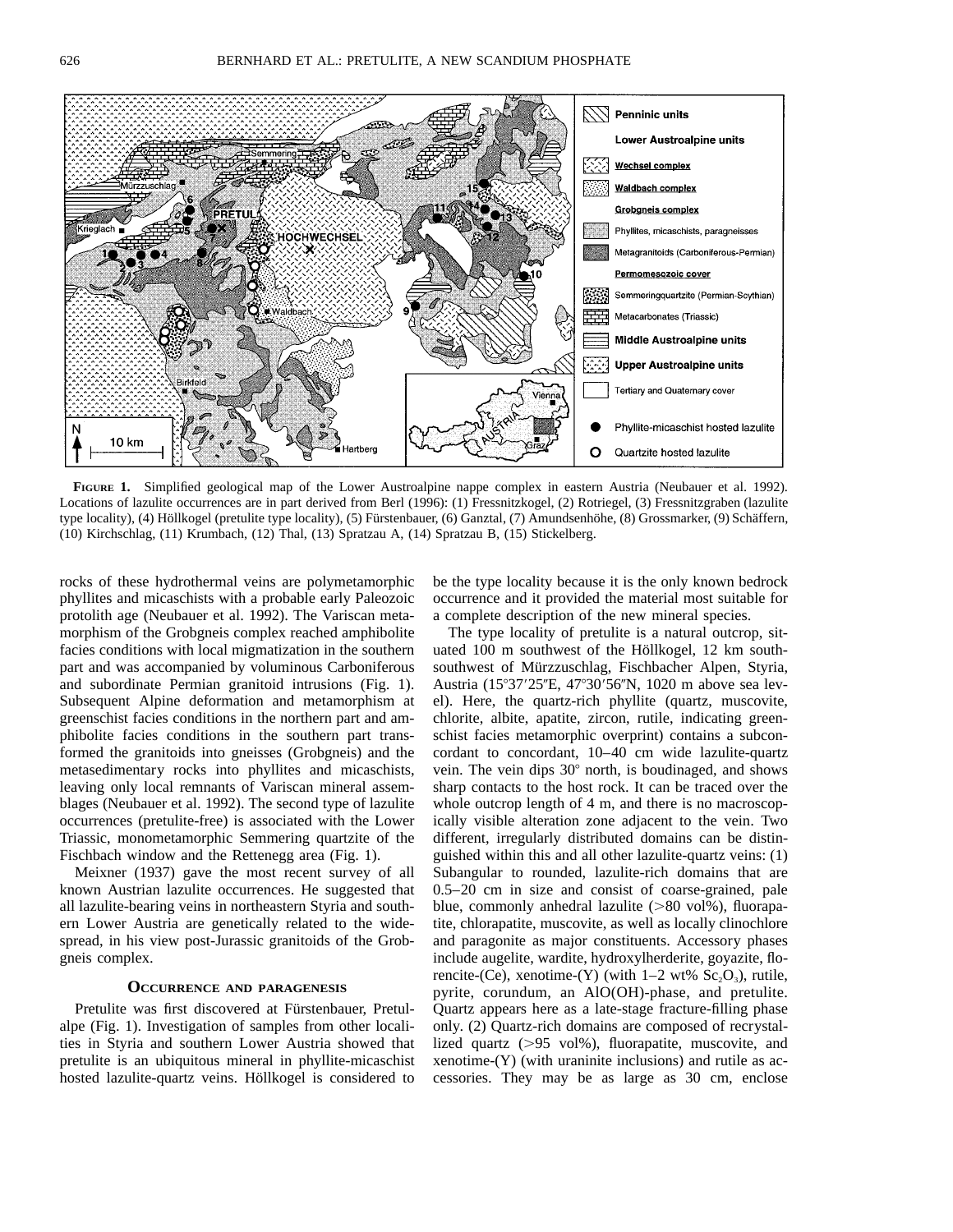lazulite-rich domains or fill gaps between them, suggesting a late-stage origin. Quartz-rich domains are devoid of corundum and pretulite.

This clear distinction between lazulite- and quartz-rich domains is locally disturbed by subsequent deformation, recrystallization, and alteration, most probably during Alpine greenschist facies metamorphism. A second generation of muscovite, apatite, and clinochlore as well as kyanite and pyrophyllite developed along narrow shear planes and at the rims of lazulite-rich domains. Fractures in lazulite are filled with quartz, apatite, bearthite, sometimes pretulite, and a second generation of subhedral to euhedral lazulite. In a few cases, several 1000 cm3 large volumes of lazulite-quartz veins may have been totally remobilized, resulting in an intimate intergrowth of lazulite, apatite, and quartz. Supergene minerals in lazulitequartz veins are goyazite, crandallite, hydroxylapatite, kaolinite, goethite, and melanterite.

Pretulite comprises  $< 0.05$  vol% of lazulite-rich domains and every thin section contains some anhedral to euhedral crystals from a few to  $200 \mu m$  in size. Small grains are dominantly enclosed by primary lazulite crystals, whereas the larger grains are more often confined to lazulite grain boundaries or later fractures. In some cases, pretulite may be intergrown with muscovite, clinochlore, fluorapatite, and rutile. Inclusions in pretulite are rare, consisting of clinochlore, lazulite, and fluorapatite. The textural observations indicate that pretulite crystallized during formation of lazulite-rich domains and may also suggest a possible remobilization during metamorphic overprint.

The relation of pretulite to xenotime- $(Y)$  is not easily discernable. In polished thin sections, these minerals were not observed together, which may be because only one xenotime-(Y) grain was detected out of several thin sections examined. In the polished grain mount of a heavy mineral concentrate of the type specimen (sample HK1A), however, some pretulite crystals contain  $1-5 \mu m$ sized, rounded blebs of xenotime-(Y). These blebs may represent exsolution products of a more Y-rich precursor phase. Very rarely, up to 30  $\mu$ m large xenotime-(Y) grains are oriented intergrown with pretulite, suggesting a contemporaneous growth of two immiscible phases. Large individual xenotime-(Y) grains did not contain any pretulite exsolutions or intergrowths.

#### **PHYSICAL PROPERTIES**

Pretulite grains were recovered with heavy liquid separation techniques from the  $\lt 120 \mu m$  sieve fraction of sample HK1A (Höllkogel) for morphological, optical, and X-ray crystallographic studies.

Euhedral crystals of pretulite are transparent, pale pink with an adamantine luster and up to  $60 \times 60 \times 120 \mu m$ in size. The habit is bipyramidal with the dominant form  ${211}$ , small  ${100}$ , and rounded  ${111}$ , determined with an optical two-circle reflection-goniometer (Fig. 2). Twinning was not observed. The more abundant anhedral grains appear white and translucent and may reach 200

orm<br>000

**FIGURE 2.** SEM-photograph of a distorted, euhedral pretulite crystal with the dominant form {211}, small {100} and rounded {111}. This crystal was used for structure refinement and is mounted with epoxy. Sample HK1A.

 $\mu$ m in length. The streak is white, Mohs hardness is about 5. The mineral is brittle with a splintery fracture and exhibits a perfect cleavage parallel {100}. Pretulite shows a weak orange fluorescence in short-wave UV light (254 nm) and a bright blue cathodoluminescence. Density could not be measured due to small grain size; the calculated density from unit-cell parameters is 3.71 g/cm<sup>3</sup>. Pretulite is nonpleochroic and uniaxial positive with  $\omega =$ 1.790 (5) and  $\epsilon = 1.86$  (1), measured with the spindle stage using the  $\lambda$  variation method. Calculations using the Gladstone-Dale relationship with the constants of Mandarino (1981) indicate superior compatibility:  $1-(K_p/K_c)$  $= -0.004$ .

## **CHEMICAL COMPOSITION**

Chemical analysis was carried out with an ARL-SEMQ electron microprobe equipped with four wavelength dispersive spectrometers, applying ZAF correction procedures. Operating conditions were 15 kV accelerating voltage and 20 nA sample current on brass. Synthetic ScPO<sub>4</sub> was used as standard for Sc and P and synthetic REEglass for Y (Jarosewich and Boatner 1991; Drake and Weill 1972). Wavelength dispersive scans confirmed that most other elements with  $Z > 8$  are below the detection limit of the electron microprobe  $(<0.05-0.1$  wt%), in particular no Al or Fe could be detected. Only Dy, Er, and Yb reach 0.2 wt% in some Y-rich spots, but these elements are also generally below the detection limit. Analytical results are listed in Table 1.

The mean of 50 analyses on eight pretulite grains within one polished thin section from sample HK1A (Höllkogel) yields the empirical formula  $(Sc_{0.98}Y_{0.02})_{1.00}P_{1.00}O_{4.00}$ , or simplified ScPO<sub>4</sub>, based on four O atoms. Totals near 100 wt% suggest that volatile components like  $H_2O$ ,  $(OH)^{-}$ , or  $(CO<sub>3</sub>)<sup>2-</sup>$  are insignificant. Fourier transform in-

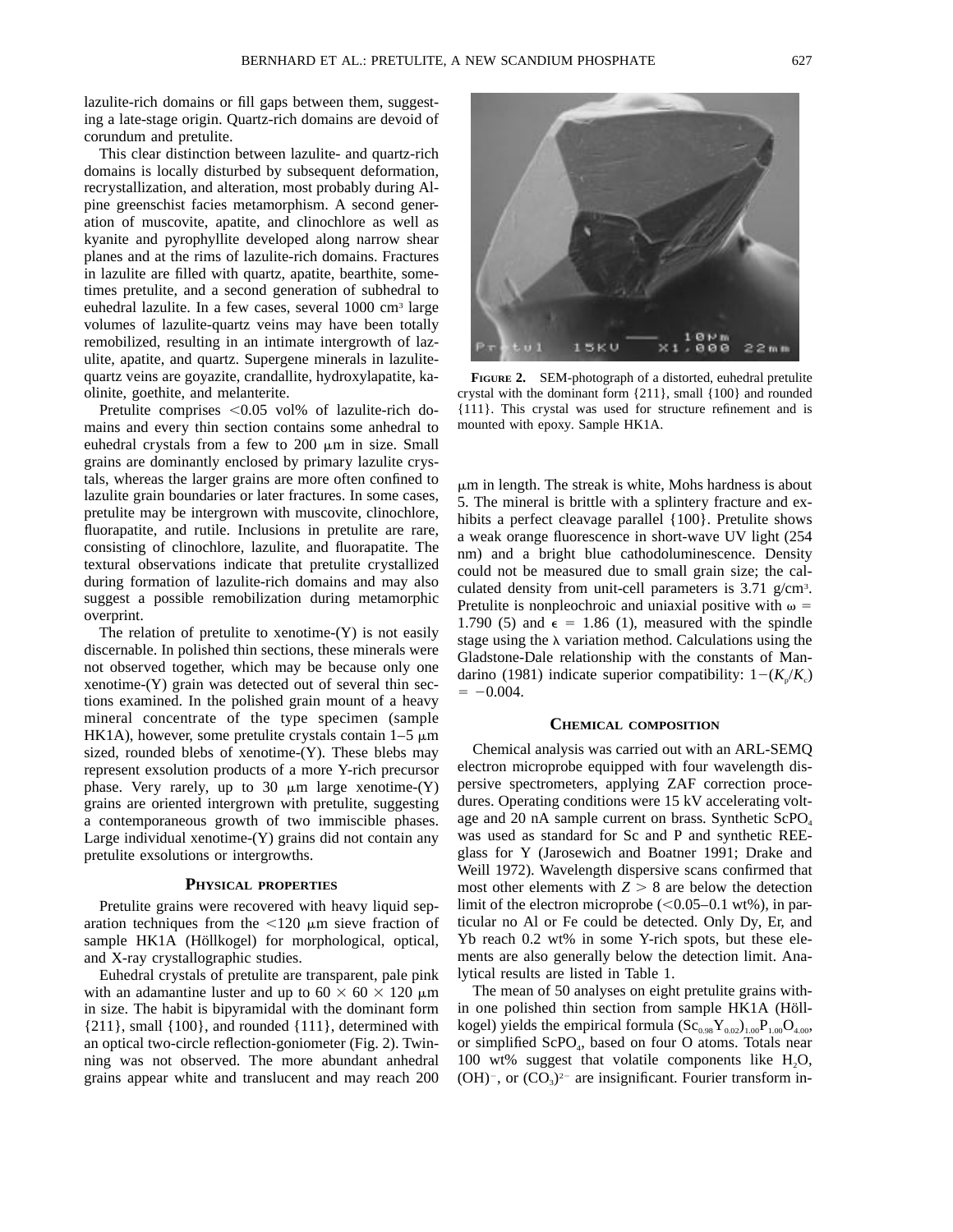**TABLE 1.** Microprobe data of pretulite in sample HK1A

|                                            | Mean* | Range                 | End-membert |
|--------------------------------------------|-------|-----------------------|-------------|
|                                            |       | <b>Weight percent</b> |             |
|                                            | 50.02 | 49.09-51.20           | 50.72       |
| $P_2O_5$<br>Sc <sub>2</sub> O <sub>3</sub> | 47.38 | 46.20-48.63           | 49.28       |
| $Y_2O_3$                                   | 1.45  | $0.39 - 2.49$         |             |
| Total                                      | 98.85 |                       | 100.00      |

frared microspectroscopy on a crystal fragment showed no evidence of these volatiles.

However, pretulite is inhomogeneous on a micrometer scale (Fig. 3), caused by a variable Y-content ranging from 0.39–2.49 wt% (Table 1), corresponding to a xenotime-(Y) component  $Y/(Y + Sc)$  of 0.5–3.2 mol%. The simple exchange vector is  $YSc_{-1}$ , as can be derived from Figure 4, but solid solution between pretulite and xenotime-(Y) appears to be limited. Chemical zoning is in most cases patchy and rarely concentric, with a tendency to higher Y-contents in the cores (Fig. 3).

## **X-RAY POWDER DATA AND SINGLE CRYSTAL STRUCTURE REFINEMENT**

The X-ray powder diffraction pattern was obtained with a Siemens D-5000 X-ray powder diffractometer using  $CuK\alpha$  radiation and quartz as internal standard. Least squares refinement of unit-cell parameters using 14 reflections (13° <  $\theta$  < 45°) gave *a* = 6.589 (1) Å, *c* = 5.806 (1)  $\AA$  and  $V = 252.1$  (1)  $\AA$ <sup>3</sup> ( $Z = 4$ ). The data agree well with results for synthetic  $ScPO<sub>4</sub>(JCPDS 8-47)$ , which has a zircon-type crystal structure and space group *I*41/*amd* (Table 2; Mooney 1956). The *d*-spacings of pretulite have slightly higher values than for pure synthetic ScPO<sub>4</sub>, probably due to limited substitution of larger Y ions for Sc in pretulite (Table 2). A strong preferred ori-



**FIGURE 3**. BSE-image of a sectioned pretulite grain (HK1A) showing chemical inhomogenity. Brighter areas are enriched in Y, white areas are fluorapatite.



**FIGURE 4.** Plot of Sc-atoms vs. Y-atoms pfu of pretulite in sample HK1A. Number of atoms normalized to four O atoms.

entation effect was detected for (*h*00) reflections caused by perfect cleavage parallel to {100}.

The pretulite crystal of Figure 2 with dimensions of 60  $\times$  70  $\times$  110 µm was mounted on a Philips PW1100 fourcircle diffractometer ( $M \circ K$  radiation, graphite monochromator). Cell dimensions were refined from reflections  $\theta$  < 30°, resulting in *a* = 6.585 (1) Å, *c* = 5.802 (1) Å, which are in good agreement with results from powder data. A total of 728 reflections were measured from  $\theta =$ 4 to 30°,  $h = -9$  to 9,  $k = -9$  to 9,  $l = 0$  to 8, recorded by 1.2 $\degree$  0-20 scans at a scan rate of 1 $\degree$ /min. Data reduction included corrections for background and LP. An absorption ( $\mu$  = 4.25 mm<sup>-1</sup>) correction was not applied owing to the small crystal size. The observed intensities are consistent with space group  $I4_1$ /*amd* and origin at center  $2/m$ was chosen according to structure refinements of xeno-

**TABLE 2.** X-ray powder diffraction data of pretulite and synthetic ScPO<sub>4</sub>

|     |               | Pretulite, Höllkogel    | Synth. ScPO<br>JCPDS 8-47 |                  |               |               |
|-----|---------------|-------------------------|---------------------------|------------------|---------------|---------------|
| hkl | $d_{\rm obs}$ | $d_{\hbox{\tiny calc}}$ | $I_{\rm obs}$ *           | $l_{\rm calc}$ t | $d_{\rm obs}$ | $I_{\rm obs}$ |
| 200 | 3.293         | 3.2946                  | 524                       | 100              | 3.287         | 100           |
| 211 | 2.6277        | 2.6277                  | 4                         | 2                | 2.624         | 6             |
| 112 | 2.4636        | 2.4638                  | 42                        | 42               | 2.459         | 40            |
| 220 | 2.3301        | 2.3296                  | 6                         | 6                | 2.325         | 8             |
| 202 | 2.1777        | 2.1780                  | 20                        | 14               | 2.175         | 18            |
| 301 | 2.0546        | 2.0543                  | 21                        | 14               | 2.052         | 18            |
| 103 | 1.8571        | 1.8568                  | 5                         | 7                | 1.8538        | 8             |
| 321 | 1.7432        | 1.7432                  | 9                         | 7                | 1.7403        | 12            |
| 312 | 1.6927        | 1.6927                  | 30                        | 45               | 1.6888        | 35            |
| 400 | 1.6470        | 1.6473                  | 33                        | 14               | 1.6445        | 12            |
| 420 | 1.4735        | 1.4734                  | 5                         | 6                | 1.4708        | 4             |
| 332 | 1.3697        | 1.3694                  | 6                         | 15               | 1.3668        | 10            |
| 413 | 1.2321        | 1.2323                  | 3                         | $<$ 1            | 1.2299        | 10            |
| 224 |               | 1.2319                  |                           | 8                |               |               |
| 512 | 1.1804        | 1.1806                  | 3                         | 7                | 1.1783        | 6             |
| 600 | 1.0982        | 1.0982                  | 5                         | 5                | 1.0963        | 4             |

\* Intensities measured with fixed soller slit and normalized to  ${112} =$ 42.

† Intensities calculated from structure refinement.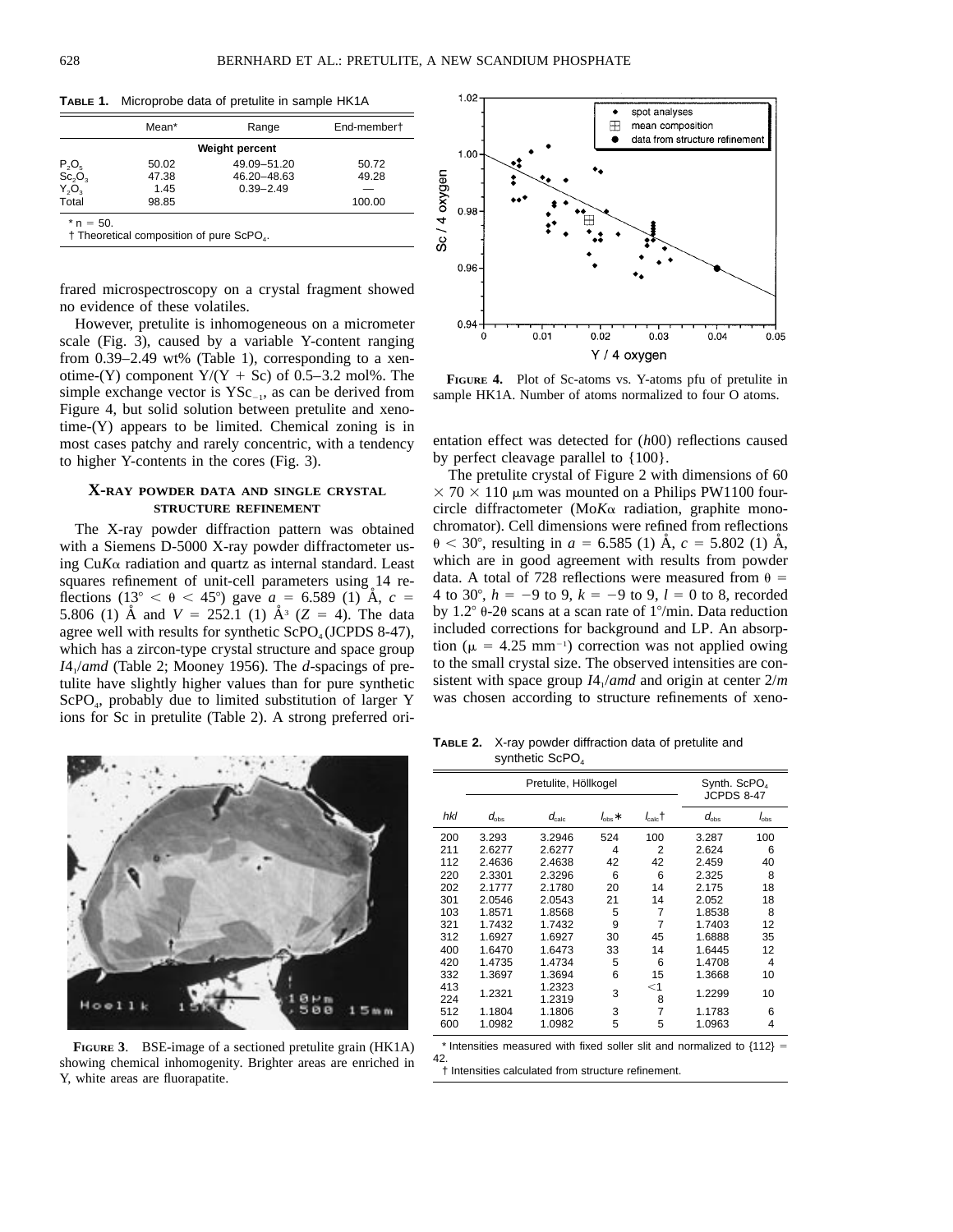| Atom | x∣a | v/b           | z/c           | Occupancy                   | $U_{11}$ | $U_{22}$ | $U_{33}$ | $U_{12}$ | $U_{13}$ | $U_{23}$ |
|------|-----|---------------|---------------|-----------------------------|----------|----------|----------|----------|----------|----------|
| М    |     | $\frac{3}{4}$ | $\frac{1}{8}$ | $0.96(1)$ Sc<br>$0.04(1)$ Y | 52(3)    | 52(3)    | 37(3)    |          |          |          |
| D    |     |               | $\frac{3}{8}$ | 1.00                        | 54(3)    | 54(3)    | 36(4)    |          |          |          |
|      |     | 0.0700(2)     | 0.2067(2)     | 1.00                        | 108(6)   | 62(6)    | 52(6)    |          |          | $-8(4)$  |

**TABLE 3.** Atomic coordinates, occupancy, and displacement parameters for pretulite

time-(Y). Averaging symmetry-equivalent reflections yielded 108 reflections with  $R(int) = 0.019$  of which 98 had  $F_{0} > 4\sigma(F_{0})$ . The structure was refined using the program SHELXL-93 (Sheldrick 1993). The coordinates of  $ScPO<sub>4</sub> (Milligan et al. 1982) were used as a starting mod$ el. The site occupancy factor for the site assigned to Sc (Wyckoff notation 4*a*) was allowed to vary and converged in an occupancy of 1.036 instead of 1.000. This suggests that this site cannot be occupied only by Sc, but also by an element with an atomic number  $>21$ , consistent with microprobe analysis (Table 1). The final refinement of positional parameters for O, site populations for  $Sc + Y$  in 4*a* and anisotropic temperature factors for all atoms converged with 14 parameters to  $R(F_0) = 0.018$ and  $Rw(F^2) = 0.042$  and  $S = 1.3$  for all 108 reflections. The final difference-Fourier map showed residual electron densities between 0.31 and  $-0.22$  eÅ<sup>-3</sup>. Final atomic positions, site occupancy factors, and thermal parameters for pretulite are presented in Table 3. The refined site occupancies for Sc and Y are in good agreement with chemical data. Selected interatomic distances and angles are listed in Table 4. P-O bond lengths are within the normal range. The variation in bond angles (Table 4) indicates a distorted tetrahedron.

The monophosphates YPO<sub>4</sub>, ScPO<sub>4</sub>, and LuPO<sub>4</sub> all crystallize with the zircon-type structure. Structure details of the eightfold-coordinated metal atoms to O connected by the distorted phosphate tetrahedron were reported by Milligan et al. (1982). In pretulite, replacement of Sc by small amounts of Y is indicated by increasing the lattice parameter *a* from 6.574 (1) to 6.585 (1) to 6.8817 (5)  $\AA$ , *c* from 5.791 (1) to 5.802 (1) to 6.0177 (6)  $\dot{A}$ , and increasing average distances M-O from 2.206 to 2.210 to 2.336 Å for  $\text{ScPO}_4$ , pretulite, and YPO<sub>4</sub>, respectively (Milligan et al. 1982).

### **GENETIC CONSIDERATIONS**

The presence of a Sc mineral such as pretulite in every investigated phyllite-micaschist hosted lazulite specimen of the Grobgneis complex suggests an enrichment of Sc

**TABLE 4.** Selected interatomic distances (Å) and angles (°) in pretulite

| $M-O$ | $2.160(1) \times 4$ | $O-P-O$ | 101.05(9) $\times$ 2 |
|-------|---------------------|---------|----------------------|
|       | $2.260(1) \times 4$ |         | 113.84(5) $\times$ 4 |
| Mean  | 2.210               | Mean    | 109.58               |
| $P-O$ | $1.536(1) \times 4$ |         |                      |

in lazulite-quartz veins compared to normal crustal rocks. Preliminary analytical results of two samples weighing several hundred grams from Höllkogel show that a lazulite-rich domain (sample HK1A) contains 183 ppm Sc and 20 ppm Y, whereas a quartz-rich domain from the same vein (sample HK1F) contains 5 ppm Sc and 100 ppm Y, in agreement with the petrographic observation that pretulite is confined to lazulite-rich domains. The value of 183 ppm Sc is 17 times higher than the mean upper crustal abundance of 11 ppm and about four times the contents found in subalkaline basic igneous rocks (Frondel 1970). The metasedimentary rocks and the granitoid gneisses of the wider area do not show any significant Sc enrichment. A sample of a quartz-rich phyllite, taken 5 m away from the vein, contains 5 ppm Sc, and the granitoid gneisses of the wider area have a Sc content of 2– 11 ppm (Schermaier et al. 1997). These values are in the normal range of such rocks.

As Sc generally substitutes at low levels for Al and Fe in rock-forming minerals (Frondel 1970), it is surprising that the 183 ppm Sc of the lazulite-rich domain are hosted, at least in part, in a separate Sc mineral (pretulite) and not totally in lazulite or sheet silicates. The only mineral with a Sc content detectable by electron microprobe is xenotime-(Y), which contains  $1-2$  wt%  $Sc_2O_3$ . However, the modal amount of xenotime-(Y) in lazulite-rich domains is much too small to incorporate all Sc. In contrast, in the quartz-rich domain xenotime-(Y) is abundant, whereas the Sc content is very low (5 ppm). Thus it is likely that xenotime- $(Y)$  contains the whole amount of Sc in the quartz-rich domain, thereby preventing the formation of a separate Sc mineral.

#### **ACKNOWLEDGMENTS**

The authors thank Peter Wilhelm for providing FTIR data, Robert Berl for help with locating some poorly known lazulite occurrences, Aberra Mogessie and Georg Hoinkes for improving the English of the manuscript. The thorough reviews of J.A. Mandarino, A.M. McDonald, and R.C. Peterson are gratefully acknowledged.

#### **REFERENCES CITED**

- Berl, R. (1996) Lazulith in Österreich, Teil 1. Bemerkungen zu einigen Lazulithfundstellen von Niederösterreich und Steiermark. Der Steirische Mineralog, 10, 5–14.
- Drake, M.J. and Weill, D.F. (1972) New rare earth standards for electron microprobe analysis. Chemical Geology, 10, 179–181.
- Frondel, C. (1970) Section 21 scandium. In K.H. Wedepohl, Ed., Handbook of Geochemistry, p. 21A1–21O1. Springer Verlag, Berlin-Heidelberg, Germany.
- Jarosewich, E. and Boatner, L.A. (1991) Rare-Earth element reference